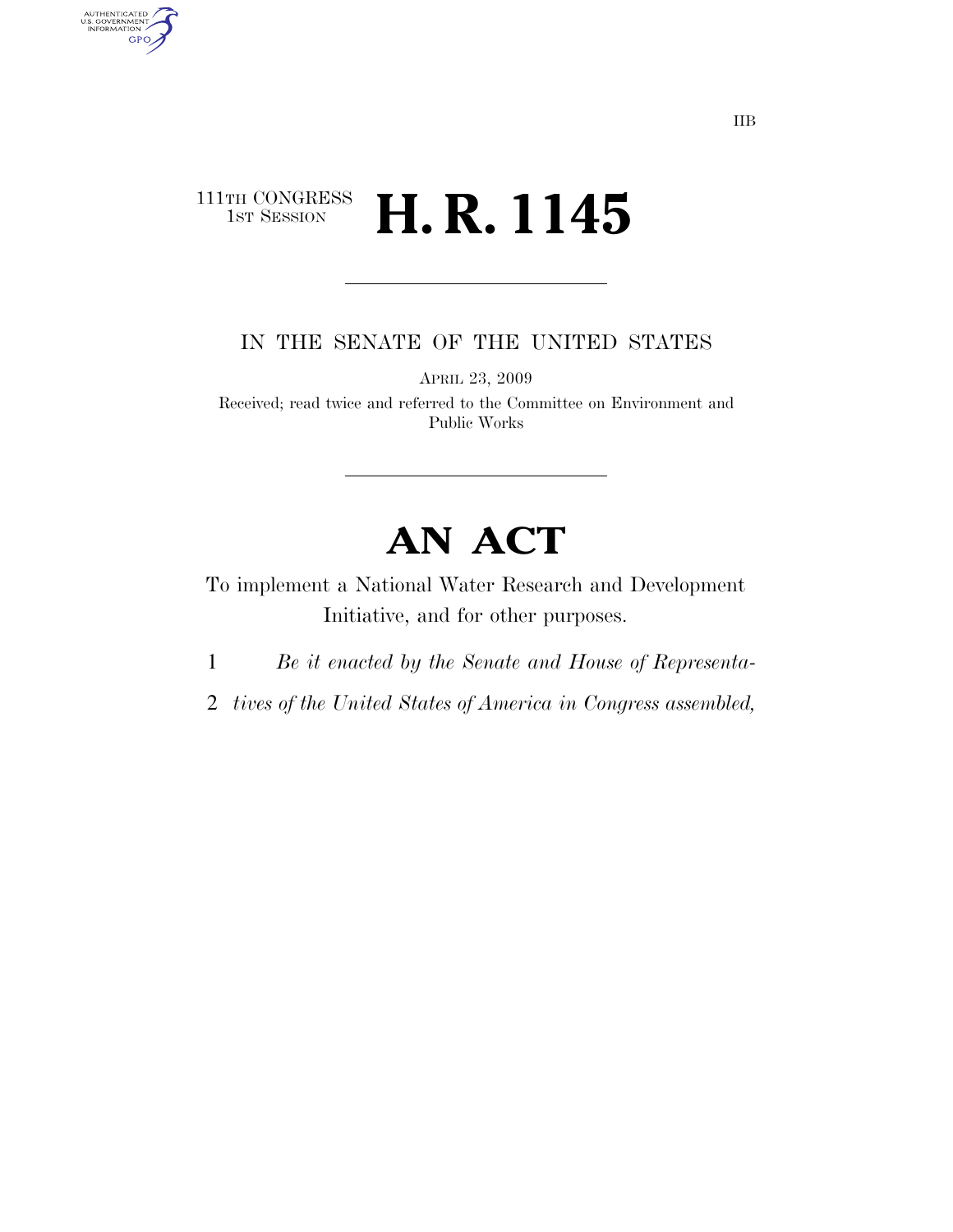#### **SECTION 1. SHORT TITLE.**

 This Act may be cited as the ''National Water Re-search and Development Initiative Act of 2009''.

## **SEC. 2. NATIONAL WATER RESEARCH AND DEVELOPMENT INITIATIVE.**

 (a) INITIATIVE AND PURPOSE.—The President shall implement a National Water Research and Development Initiative (in this Act referred to as the ''Initiative''). The purpose of the Initiative is to improve the Federal Govern- ment's role in designing and implementing Federal water research, development, demonstration, data collection and dissemination, education, and technology transfer activi- ties to address changes in water use, quality, supply, and demand in the United States, including providing addi- tional support to increase water supply through greater efficiency, conservation, and measures to abate water quality impairment.

18 (b) INTERAGENCY COMMITTEE.

 (1) IN GENERAL.—Not later than 3 months after the date of enactment of this Act, the Presi- dent shall establish, or designate, an interagency committee to implement the Initiative under sub- section (a). The Office of Science and Technology Policy shall chair the interagency committee.

**HR 1145 RFS**  (2) COMPOSITION.—The interagency committee shall include a representative from each agency that

 $\mathfrak{D}$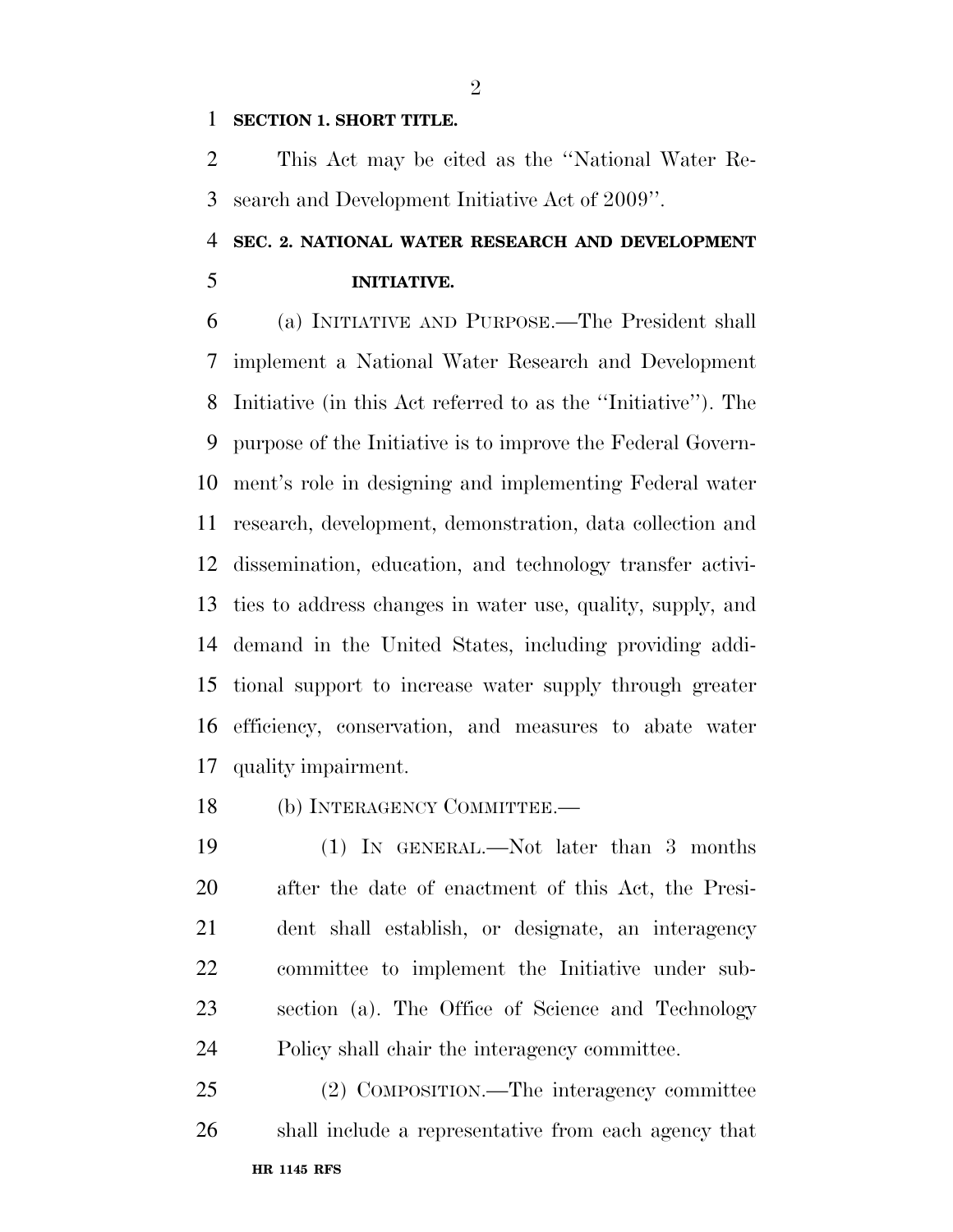| $\mathbf{1}$   | conducts research related to water or has authority  |
|----------------|------------------------------------------------------|
| $\overline{2}$ | over resources that affect water supply and water    |
| 3              | quality, as well as a representative from the Office |
| $\overline{4}$ | of Management and Budget.                            |
| 5              | (3) FUNCTIONS OF THE INTERAGENCY COM-                |
| 6              | MITTEE.—The interagency committee shall—             |
| 7              | (A) develop a National Water Research                |
| 8              | and Assessment Plan (in this Act referred to as      |
| 9              | the "plan") in accordance with subsection (c)        |
| 10             | and in coordination with State, local, and tribal    |
| 11             | governments;                                         |
| 12             | (B) coordinate all Federal research, devel-          |
| 13             | opment, demonstration, data collection and dis-      |
| 14             | semination, education, and technology transfer       |
| 15             | activities pertaining to water;                      |
| 16             | (C) encourage cooperation among Federal              |
| 17             | agencies and State, local, and tribal govern-        |
| 18             | ments with respect to water-related research,        |
| 19             | development, and technological innovation ac-        |
| 20             | tivities to avoid duplication of effort and to en-   |
| 21             | sure optimal use of resources and expertise;         |
| 22             | (D) facilitate technology transfer, commu-           |
| 23             | nication, and opportunities for information ex-      |
| 24             | change with institutions of higher education,        |
| 25             | non-governmental organizations, State and local      |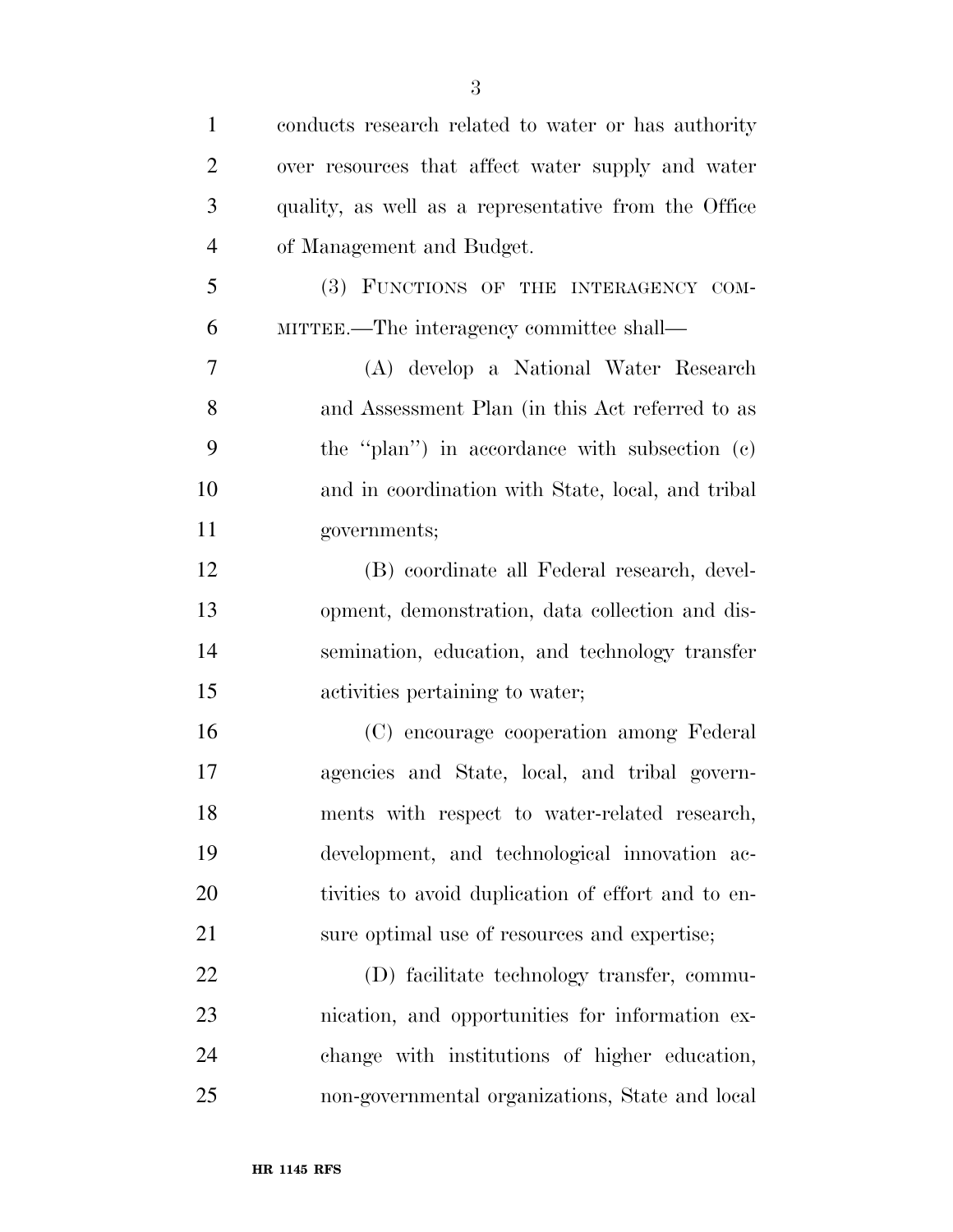| $\mathbf{1}$   | governments, tribal governments, industry,           |
|----------------|------------------------------------------------------|
| $\overline{2}$ | water resources managers, commercial end             |
| 3              | users, and other members of the stakeholder          |
| $\overline{4}$ | community through the office established in          |
| 5              | paragraph $(4)$ ;                                    |
| 6              | (E) provide guidance on outreach to mi-              |
| 7              | nority serving institutions that are eligible insti- |
| 8              | tutions under section $371(a)$ of the Higher         |
| 9              | Education Act of 1965 (20 U.S.C. 1067 $q(a)$ ) to    |
| 10             | encourage such institutions to apply for funding     |
| 11             | opportunities specified in the plan;                 |
| 12             | (F) provide guidance on outreach to insti-           |
| 13             | tutions of higher education (as defined in sec-      |
| 14             | tion 101(a) of the Higher Education Act of           |
| 15             | 1965 (20 U.S.C. 1001(a)) that are located in         |
| 16             | an area affected by drought and encourage such       |
| 17             | institutions to apply for funding opportunities      |
| 18             | specified in the plan;                               |
| 19             | (G) encourage cooperation between Federal            |
| 20             | agencies, State and local governments, and trib-     |
| 21             | al governments to develop standard methods for       |
| 22             | collecting, managing, and disseminating data on      |
| 23             | water;                                               |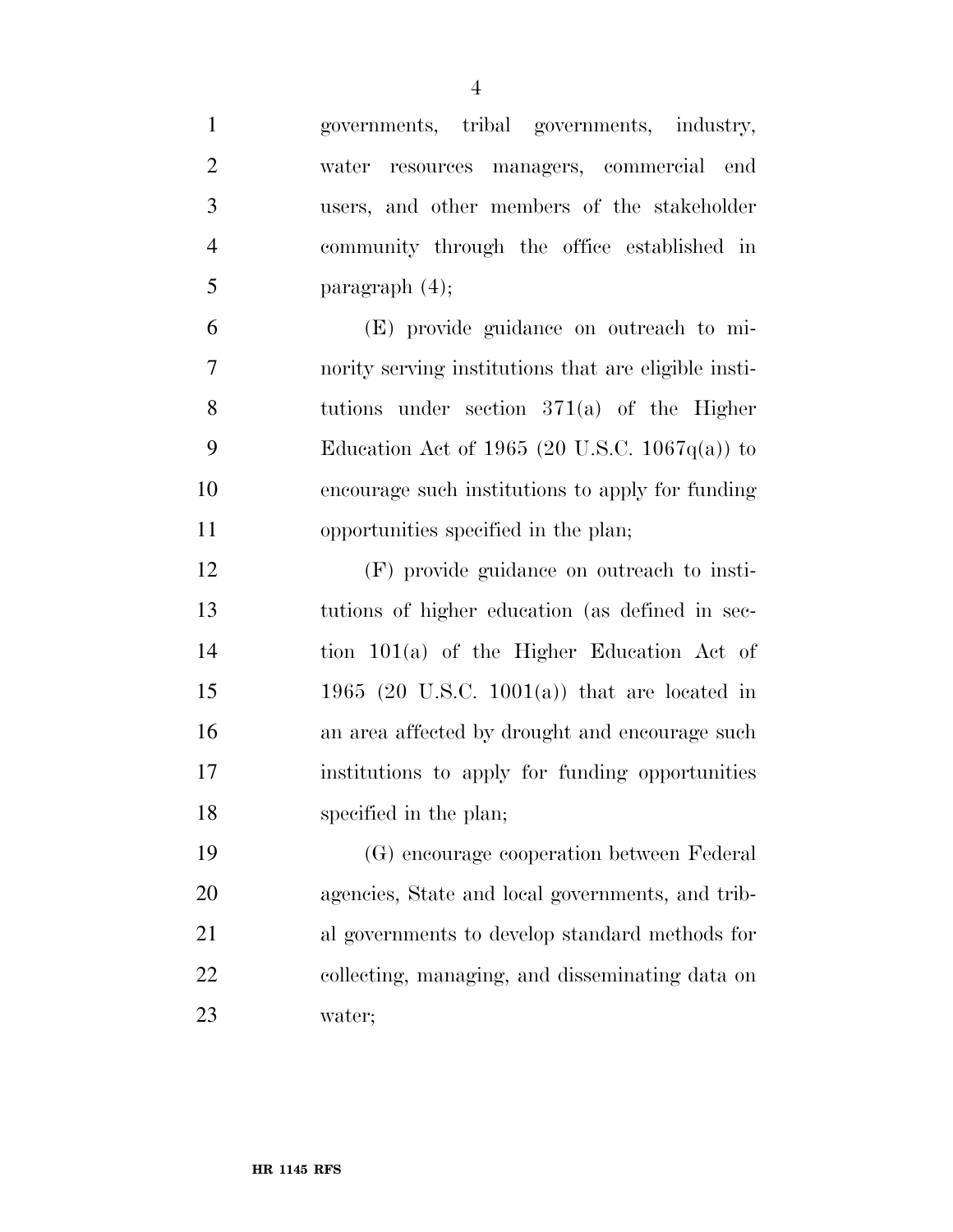| $\mathbf{1}$   | (H) not later than 1 year after the date of        |
|----------------|----------------------------------------------------|
| $\overline{2}$ | enactment of this Act and every 3 years there-     |
| 3              | after—                                             |
| $\overline{4}$ | identify from each agency de-<br>(i)               |
| 5              | scribed in paragraph $(2)$ the statutory or        |
| 6              | regulatory barriers preventing the use of          |
| $\overline{7}$ | any technology, technique, data collection         |
| 8              | method, or model that would contribute to          |
| 9              | greater availability of water resources in         |
| 10             | the United States through enhanced effi-           |
| 11             | ciency and conservation; and                       |
| 12             | (ii) submit a report of the findings               |
| 13             | from clause (i) to Congress; and                   |
| 14             | (I) assess the role of Federal water re-           |
| 15             | search funding in helping to develop the next      |
| 16             | generation of scientists and engineers at institu- |
| 17             | tions of higher education.                         |
| 18             | (4) NATIONAL WATER INITIATIVE COORDINA-            |
| 19             | TION OFFICE.-                                      |
| 20             | $(A)$ In GENERAL.—Not later than 3                 |
| 21             | months after the date of enactment of this Act,    |
| 22             | the President shall establish a National Water     |
| 23             | Initiative Coordination Office (in this Act re-    |
| 24             | ferred to as the "Office"), with full-time staff,  |
| 25             | $to-$                                              |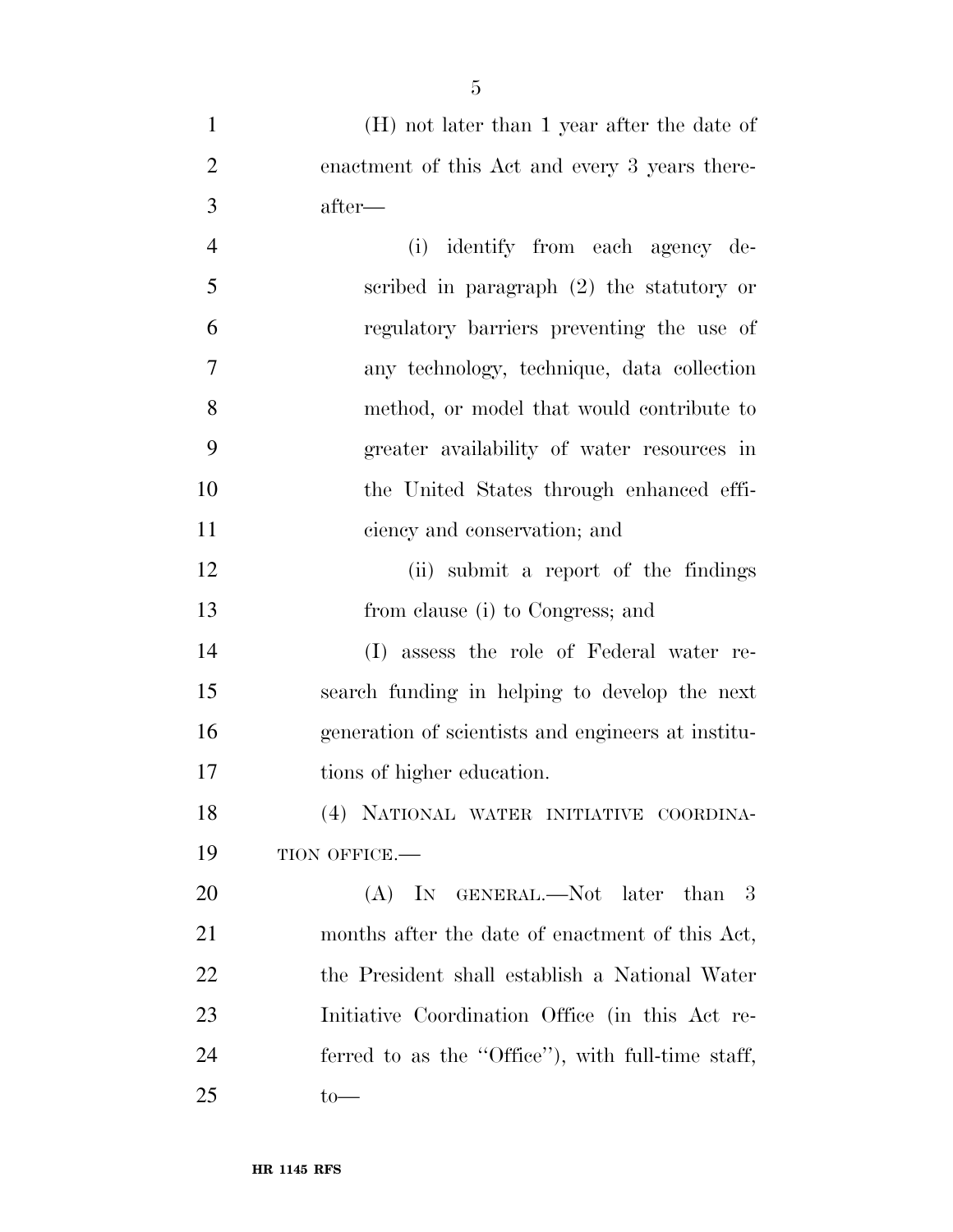| $\mathbf{1}$   | (i) provide technical and administra-                   |
|----------------|---------------------------------------------------------|
| $\overline{2}$ | tive support to the interagency committee;              |
| 3              | (ii) serve as a point of contact on                     |
| $\overline{4}$ | Federal water activities for government                 |
| 5              | agencies, organizations, academia, indus-               |
| 6              | try, professional societies, public-private             |
| 7              | collaborations, commercial end users, and               |
| 8              | others to exchange technical and pro-                   |
| 9              | grammatic information; and                              |
| 10             | (iii) communicate with the public, in-                  |
| 11             | cluding through a publicly accessible                   |
| 12             | website, on the findings and recommenda-                |
| 13             | tions of the interagency committee based                |
| 14             | on the activities conducted pursuant to the             |
| 15             | Initiative.                                             |
| 16             | (B) FUNDING.—The operation of the Of-                   |
| 17             | fice shall be supported by funds contributed            |
| 18             | from each agency represented on the inter-              |
| 19             | agency committee.                                       |
| 20             | (c) NATIONAL WATER RESEARCH AND ASSESSMENT              |
| 21             | PLAN.—                                                  |
| 22             | (1) PLAN DEVELOPMENT.—The plan required                 |
| 23             | under subsection $(b)(3)(A)$ shall establish the prior- |
| 24             | ities for Federal water research, including federally   |
| 25             | funded research, and assessment for the 4-year pe-      |
|                |                                                         |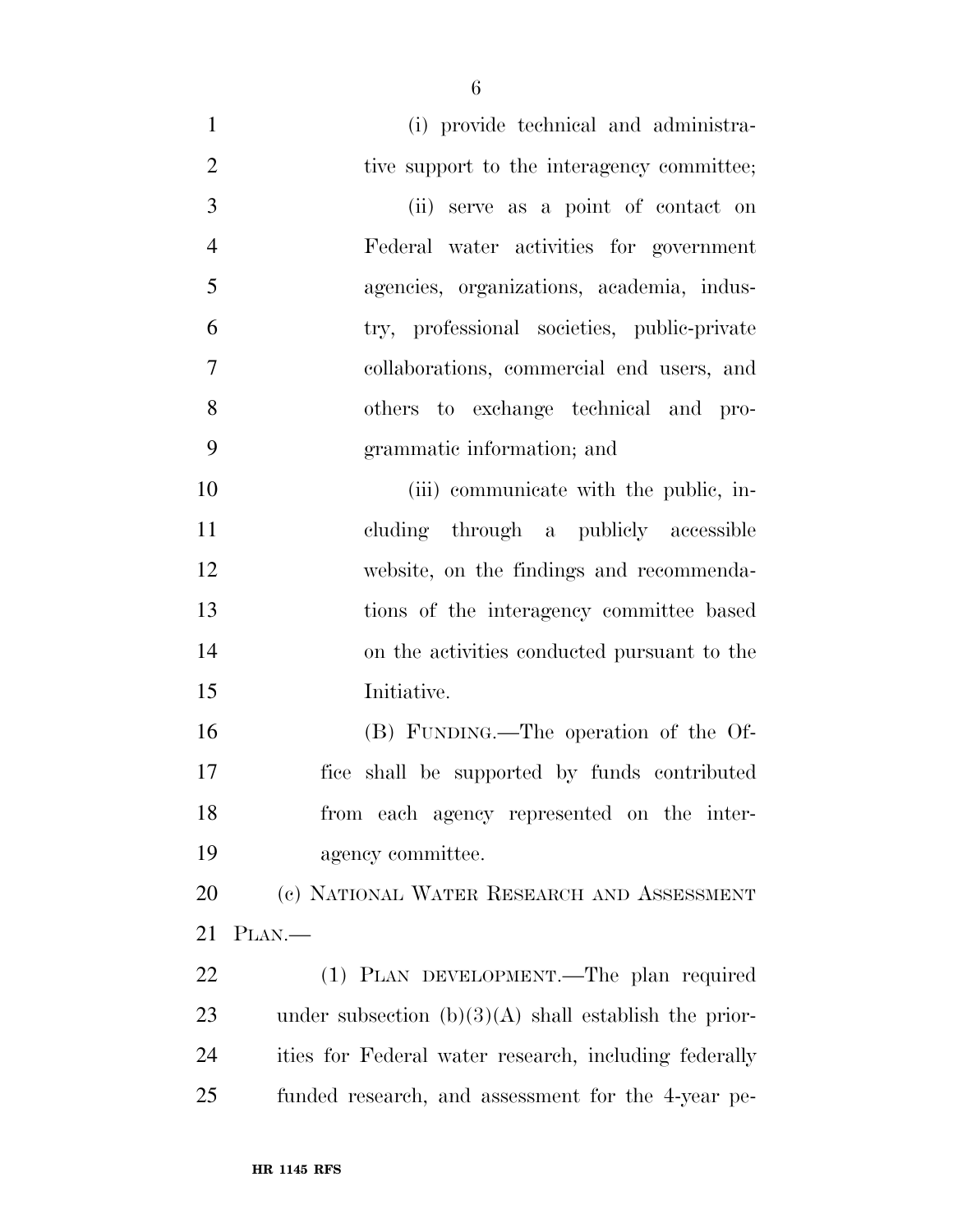| $\mathbf{1}$   | riod beginning in the year in which the plan is sub- |
|----------------|------------------------------------------------------|
| $\overline{2}$ | mitted to Congress. In the development of the plan,  |
| 3              | the interagency committee shall consider and utilize |
| $\overline{4}$ | recommendations and information from State, local,   |
| 5              | and tribal governments and contained in reports      |
| 6              | that have addressed water research needs, including  |
| 7              | the 2007 report issued by the Subcommittee on        |
| 8              | Water Availability and Quality (SWAQ) of the Na-     |
| 9              | tional Science and Technology Council's Committee    |
| 10             | on Environment and Natural Resources and rec-        |
| 11             | ommendations of the National Academy of Sciences.    |
| 12             | SPECIFIC REQUIREMENTS.—The plan<br>(2)               |
| 13             | shall—                                               |
| 14             | (A) identify each current program and ac-            |
| 15             | tivity of each Federal agency related to the Ini-    |
| 16             | tiative;                                             |
| 17             | (B) identify funding levels for the previous         |
| 18             | fiscal year for each program and, if applicable,     |
| 19             | each activity identified in subparagraph $(A)$ ;     |
| 20             | (C) set forth a strategy and a timeline to           |
| 21             | achieve the outcomes described in subsection         |
| 22             | (d) and shall describe—                              |
| 23             | each activity required of each<br>(i)                |
| 24             | agency responsible for contributing to each          |
| 25             | such outcome;                                        |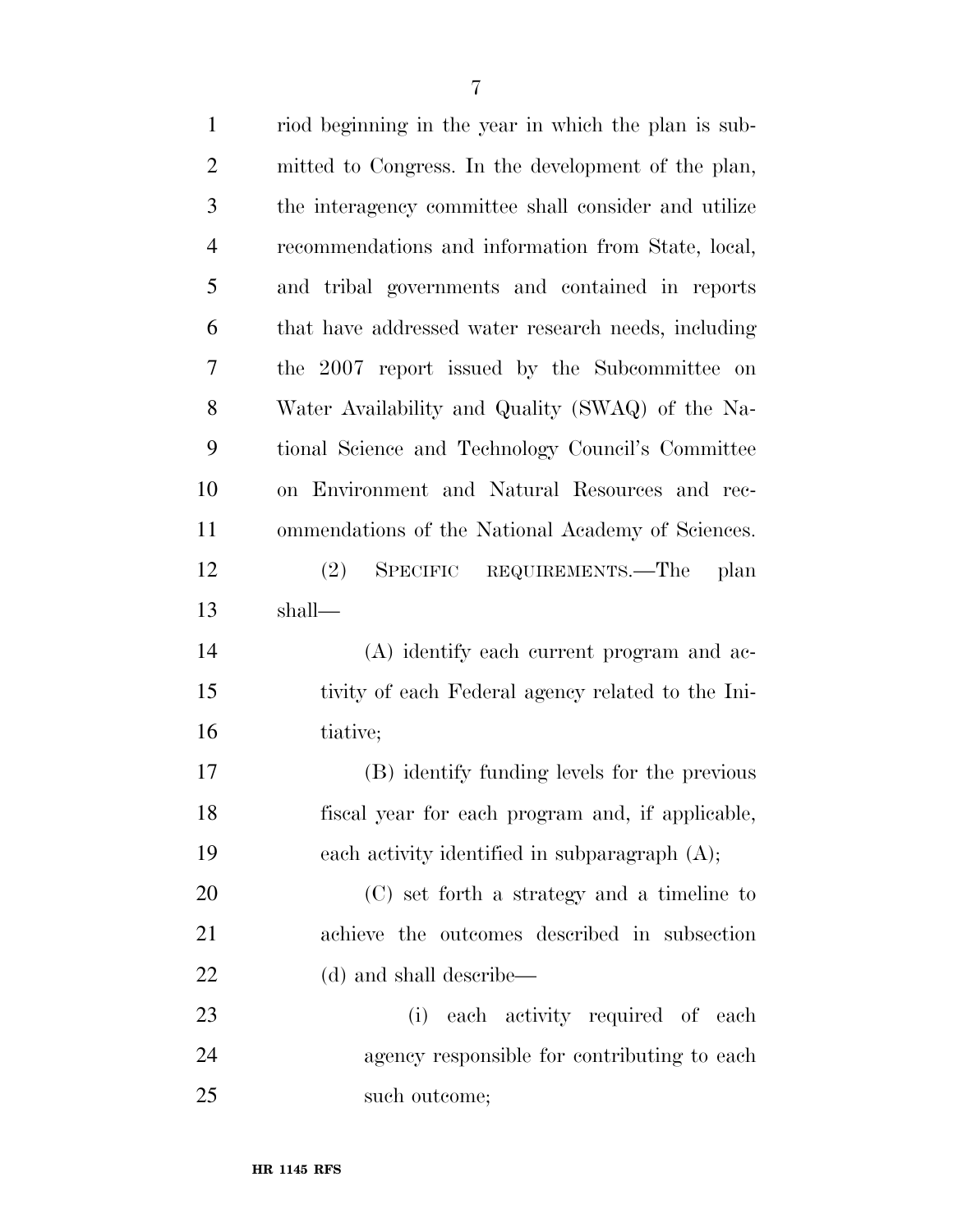| $\mathbf{1}$   | (ii) the funding levels necessary to                       |
|----------------|------------------------------------------------------------|
| $\overline{2}$ | achieve each such outcome; and                             |
| 3              | (iii) the distribution of funds between                    |
| $\overline{4}$ | each agency based on such agency's role in                 |
| 5              | carrying out such activity;                                |
| 6              | (D) be subject to a 90-day public comment                  |
| 7              | period as noticed on the Office's website and              |
| 8              | shall address suggestions received and incor-              |
| 9              | porate public input received, as appropriate;              |
| 10             | and                                                        |
| 11             | (E) be submitted to Congress not later                     |
| 12             | than 1 year after the date of enactment of this            |
| 13             | Act and revised and resubmitted every 4 years              |
| 14             | thereafter.                                                |
| 15             | (d) WATER RESEARCH OUTCOMES AND ASSESS-                    |
| 16             | MENTS.—The plan shall outline and direct agencies under    |
| 17             | the interagency committee to work to achieve the following |
| 18             | outcomes:                                                  |
| 19             | (1) Implementation of a National Water Cen-                |
| 20             | sus, which shall include the collection of data on na-     |
| 21             | tional water resources to create a comprehensive           |
| 22             | database that includes information about the quan-         |
| 23             | tity, availability, and quality of ground water and        |
| 24             | surface water resources.                                   |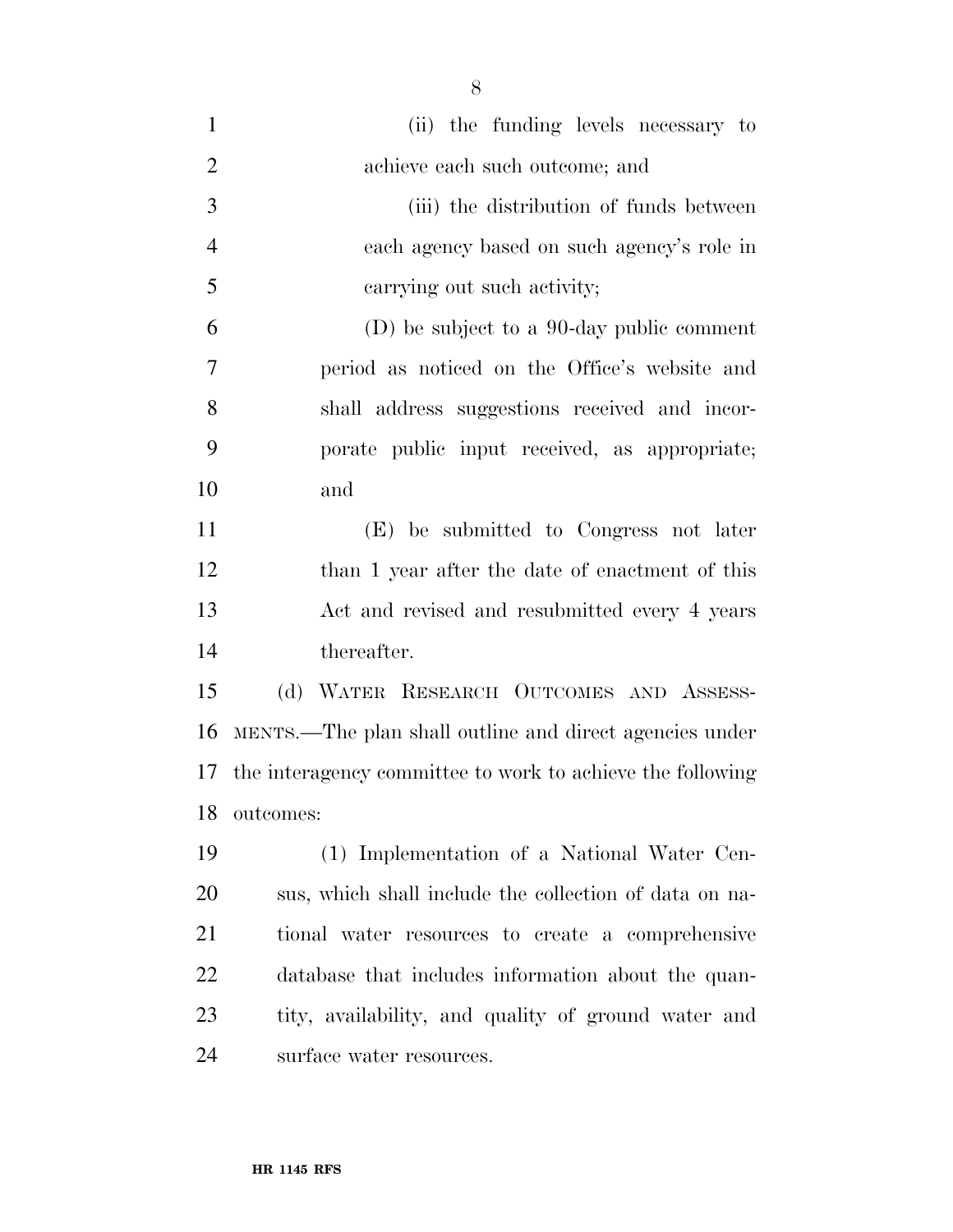| $\mathbf{1}$   | (2) Development of a new generation of water           |
|----------------|--------------------------------------------------------|
| $\overline{2}$ | monitoring techniques and technologies, including      |
| 3              | techniques and technologies that provide publicly      |
| $\overline{4}$ | generated data useful to water managers.               |
| 5              | (3) Development of technologies for enhancing          |
| 6              | reliable water supply, water reuse, and pollution pre- |
| 7              | vention.                                               |
| 8              | (4) Development of innovative technologies and         |
| 9              | tools to enhance water quality, including advanced     |
| 10             | water treatment and water purification technologies.   |
| 11             | (5) Development of innovative technologies and         |
| 12             | tools to enhance water-use efficiency and tools to en- |
| 13             | courage public acceptance of such technologies and     |
| 14             | tools.                                                 |
| 15             | (6) Development of tools and processes to facili-      |
| 16             | tate resolution of conflicts over water resources.     |
| 17             | (7) Development of information technology sys-         |
| 18             | tems to enhance water quality and supply.              |
| 19             | (8) Improvement of understanding of water-re-          |
| 20             | lated ecosystem services and ecosystem needs for       |
| 21             | water.                                                 |
| 22             | (9) Improvement of hydrologic prediction mod-          |
| 23             | els and their applications, including spatial and tem- |
| 24             | poral variation in natural supply, watershed hydrol-   |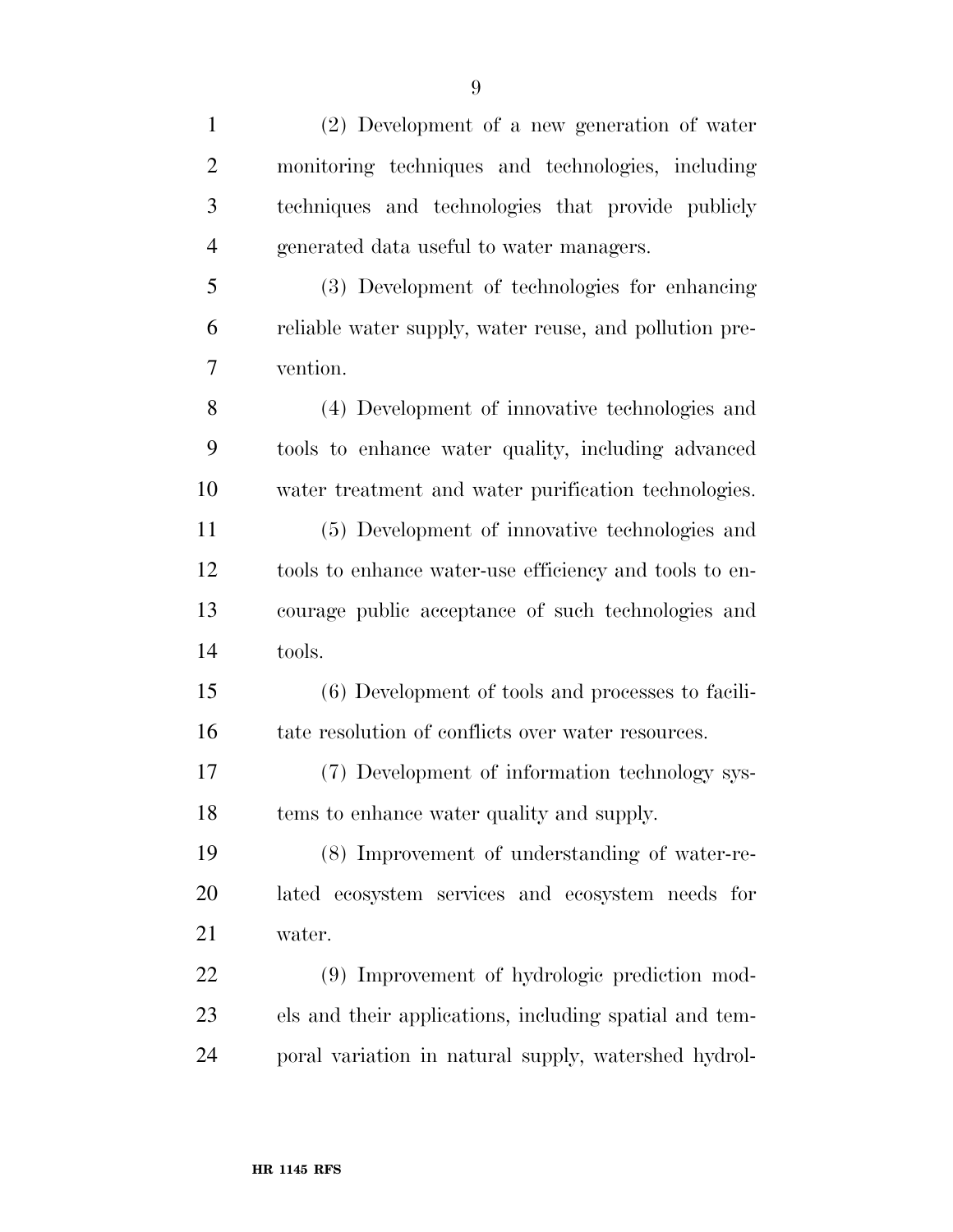ogy, human and ecological demand, and infrastruc-ture.

 (10) Analyses of the energy required to provide reliable water supplies and the water required to provide reliable energy supplies throughout the United States, including analyses of the amount, proximity, and type of water required for the pro- duction of alternative and renewable energy re-sources.

 (11) Analyses of the social, behavioral, and eco- nomic barriers to sustainable use of water resources in the United States.

 (12) Assessment of national water availability and use.

 (13) Regional assessments of the status of water supplies and evaluation of potential changes in such status due to changes in land use, population size and distribution, and economic activity.

 (14) Assessment of water quality, availability, and use in rural areas, including—

 (A) maintaining water quality and enhanc-22 ing energy efficiency of water treatment and de- livery through the use of technologies or prac- tices developed to address rural communities; and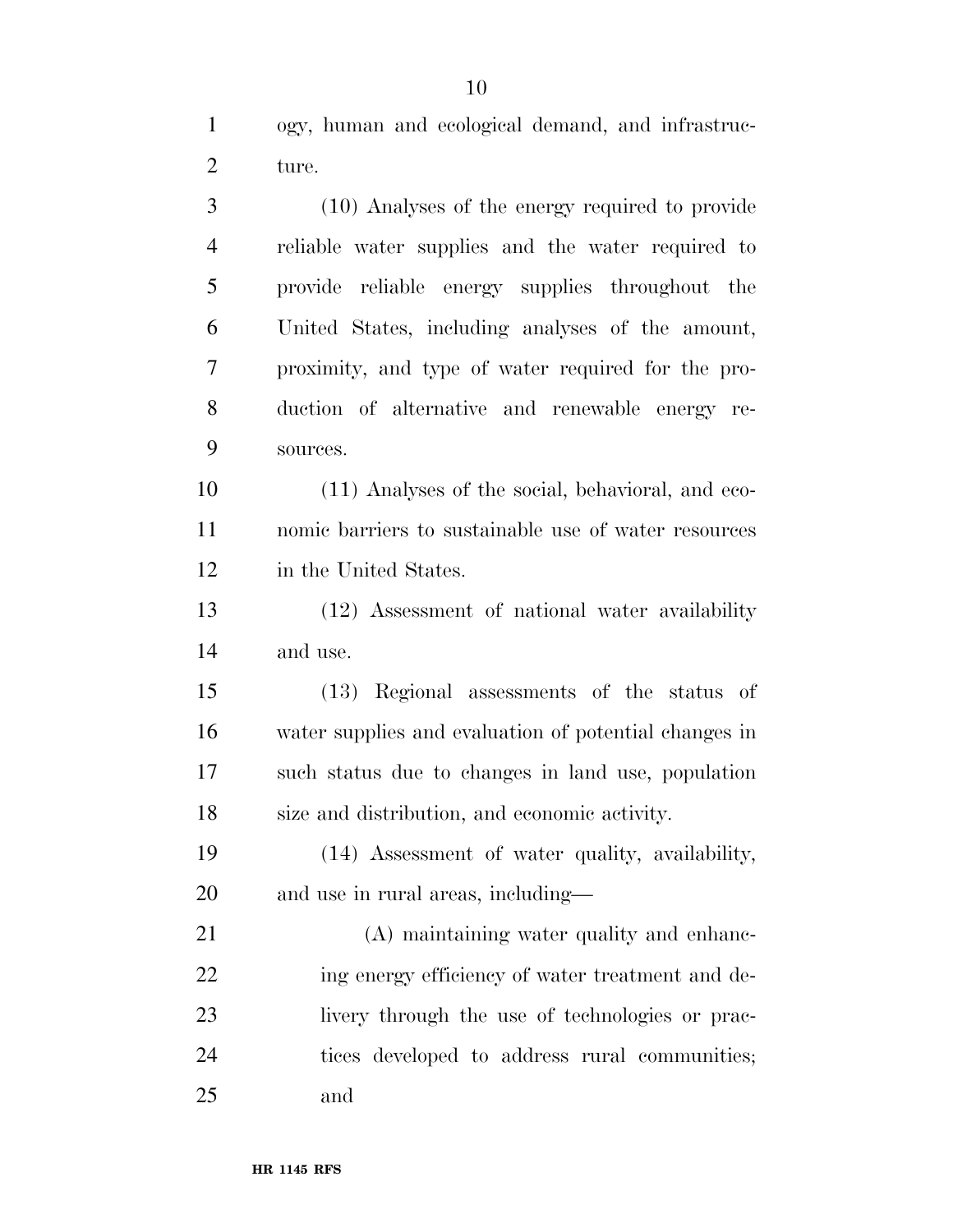| $\mathbf{1}$   | (B) developing data and information to                 |
|----------------|--------------------------------------------------------|
| $\overline{2}$ | support water planning and conservation.               |
| 3              | (15) Development of resources to investigate           |
| $\overline{4}$ | the effects of invasive species on water supplies.     |
| 5              | (16) Development of technologies and practices         |
| 6              | to treat eutrophic water bodies, including rivers, es- |
| 7              | tuaries, and coastal waters.                           |
| 8              | (17) Development of tools to assist local water        |
| 9              | resource managers in anticipating changing water       |
| 10             | availability and use patterns in the preparation of a  |
| 11             | strategic plan for sustainable future operations.      |
| 12             | (18) Development of a program to offer tech-           |
| 13             | nical and planning assistance to States, localities,   |
| 14             | and regions that use or are planning to use land       |
| 15             | conservation as a method to protect water quality,     |
| 16             | as well as an analysis of the impact of land con-      |
| 17             | servation on watershed hydrology.                      |
| 18             | $(19)$ Improvement of understanding of the im-         |
| 19             | pacts from chemical impairments, including contami-    |
| 20             | nants of emerging concern, such as endocrine dis-      |
| 21             | rupting compounds, pharmaceuticals, and personal       |
| 22             | care products, on water supply and quality.            |
| 23             | (20) Analyses of the Nation's water research           |
| 24             | facilities and identification of whether a need exists |
| 25             | for additional facilities.                             |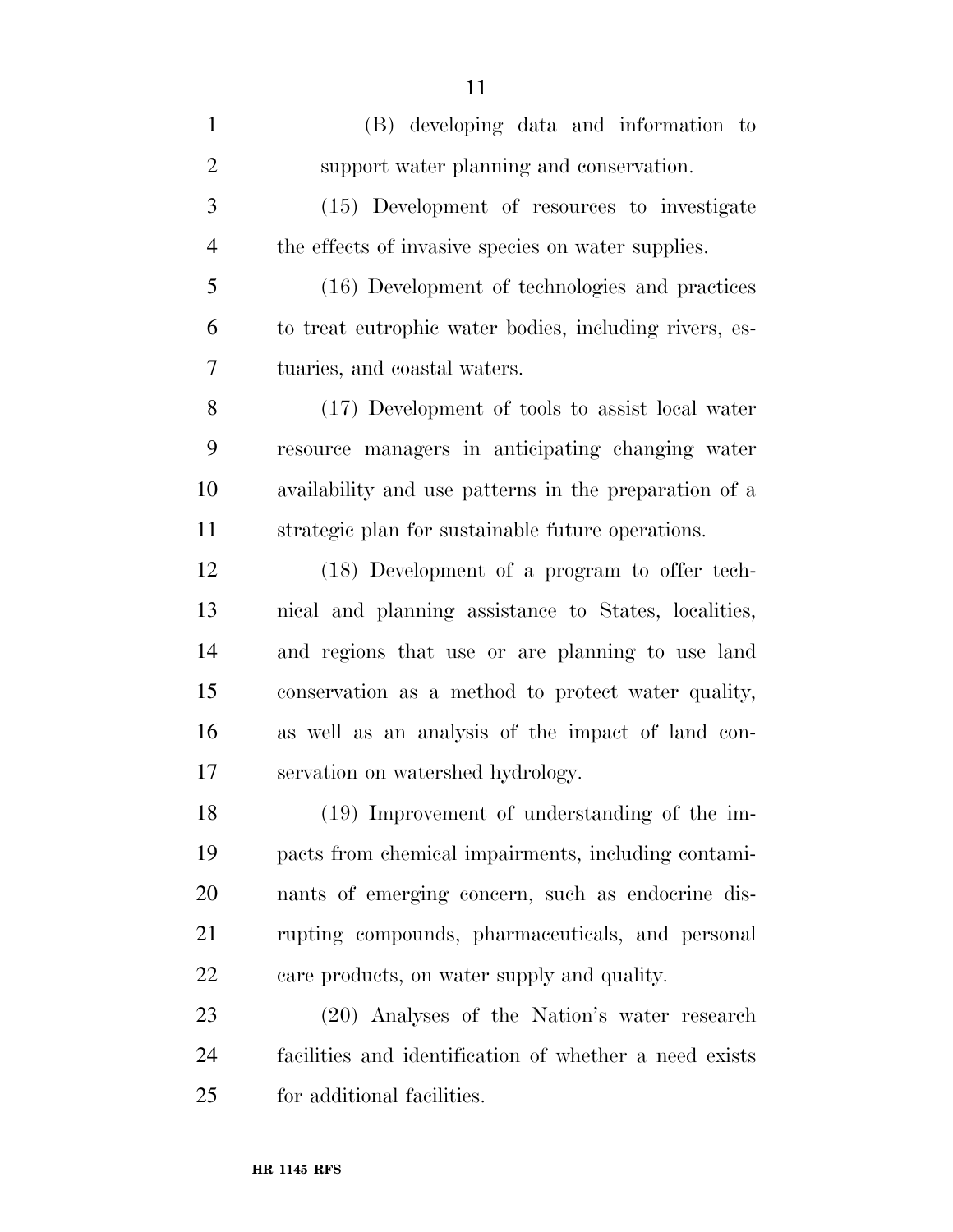| $\mathbf{1}$   | (21) Assessment of potential water storage                  |
|----------------|-------------------------------------------------------------|
| $\overline{2}$ | projects that would enhance water supply, water             |
| 3              | planning, and other beneficial uses.                        |
| $\overline{4}$ | (22) Improvement of understanding of water-in-              |
| 5              | tensive sectors of the economy and industrial needs         |
| 6              | for water.                                                  |
| 7              | (23) Improvement of understanding of com-                   |
| 8              | peting water supply uses and how different uses             |
| 9              | interact with and impact each other.                        |
| 10             | (24) Projection of long-term ice cover and water            |
| 11             | level outlook for major water bodies in the United          |
| 12             | States, including the Great Lakes, the potential im-        |
| 13             | pacts of the results of such projections on infra-          |
| 14             | structure, and resource management options based            |
| 15             | on such projections.                                        |
| 16             | $(25)$ Assessment of the impacts of natural dis-            |
| 17             | asters, including floods, hurricanes, and tornadoes,        |
| 18             | on water resources.                                         |
| 19             | (e) ADVISORY COMMITTEE.—The President shall es-             |
| 20             | tablish, or designate, an advisory committee to advise the  |
| 21             | interagency committee established under subsection (b).     |
| 22             | SEC. 3. BUDGET COORDINATION.                                |
| 23             | (a) IN GENERAL.—The President shall provide guid-           |
| 24             | ance to each Federal agency participating in the Initiative |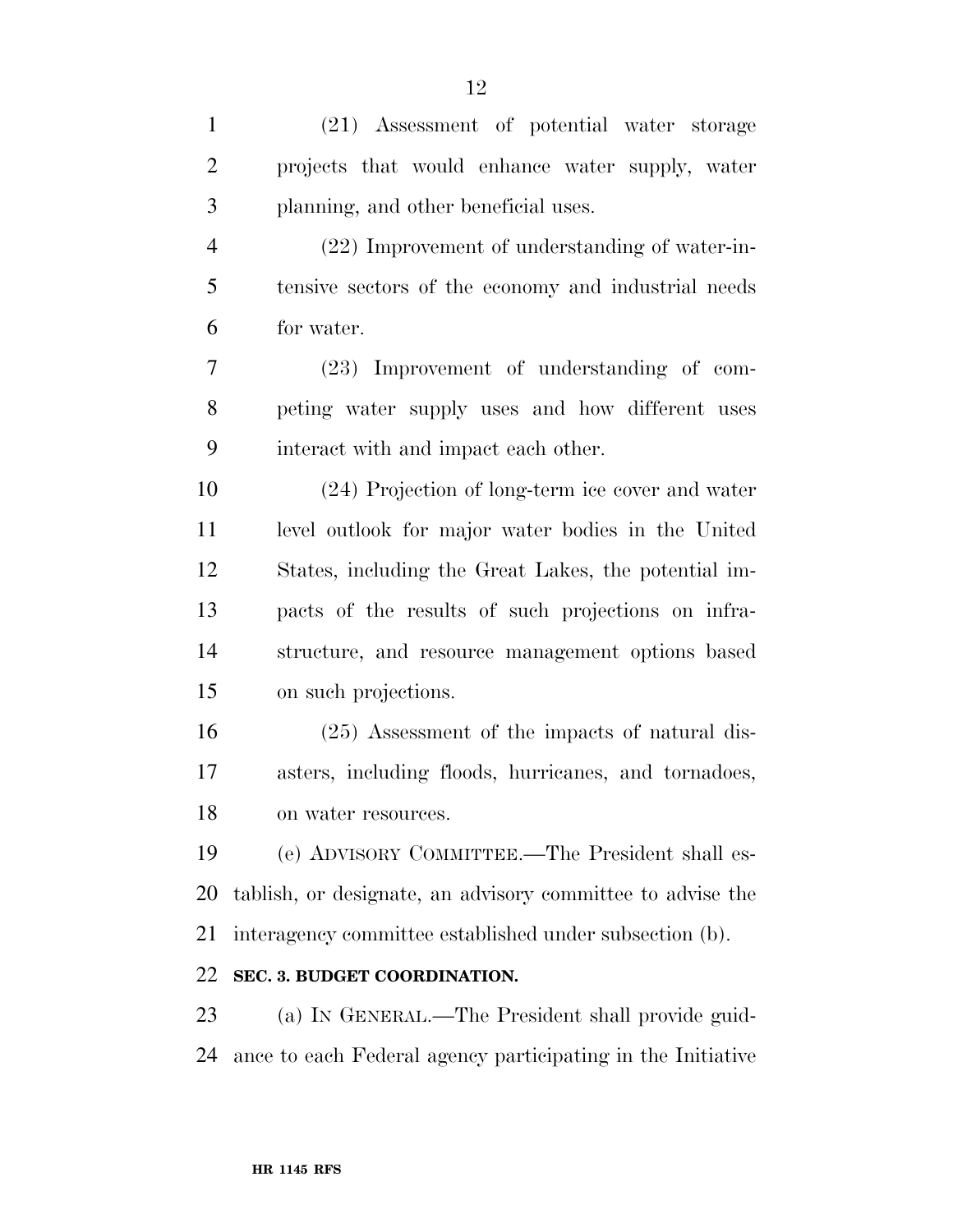with respect to the preparation of requests for appropria-tions for activities related to the plan.

 (b) CONSIDERATION IN THE PRESIDENT'S BUDG- ET.—The President shall submit, at the time of the Presi- dent's annual budget request to Congress, a description of those items in each agency's budget which are elements of the plan or help to achieve the outcomes of the plan. (c) EVALUATION.—Not later than 30 days after the submission of the President's annual budget request to Congress, the Director of the Office of Science and Tech- nology Policy shall write a letter to Congress evaluating the budget as it relates to Federal water research and the success of the interagency committee in meeting the out-comes listed in section 2(d).

### **SEC. 4. COORDINATION.**

 (a) IN GENERAL.—The interagency committee shall coordinate the activities of the Initiative with the United States Global Change Research Program.

 (b) SENSE OF CONGRESS.—It is the sense of Con- gress that the interagency committee should collaborate with public institutions of higher education whenever pos-sible.

#### **SEC. 5. ANNUAL REPORT.**

 Concurrent with the annual submission of the Presi-dent's budget to Congress, the President shall submit to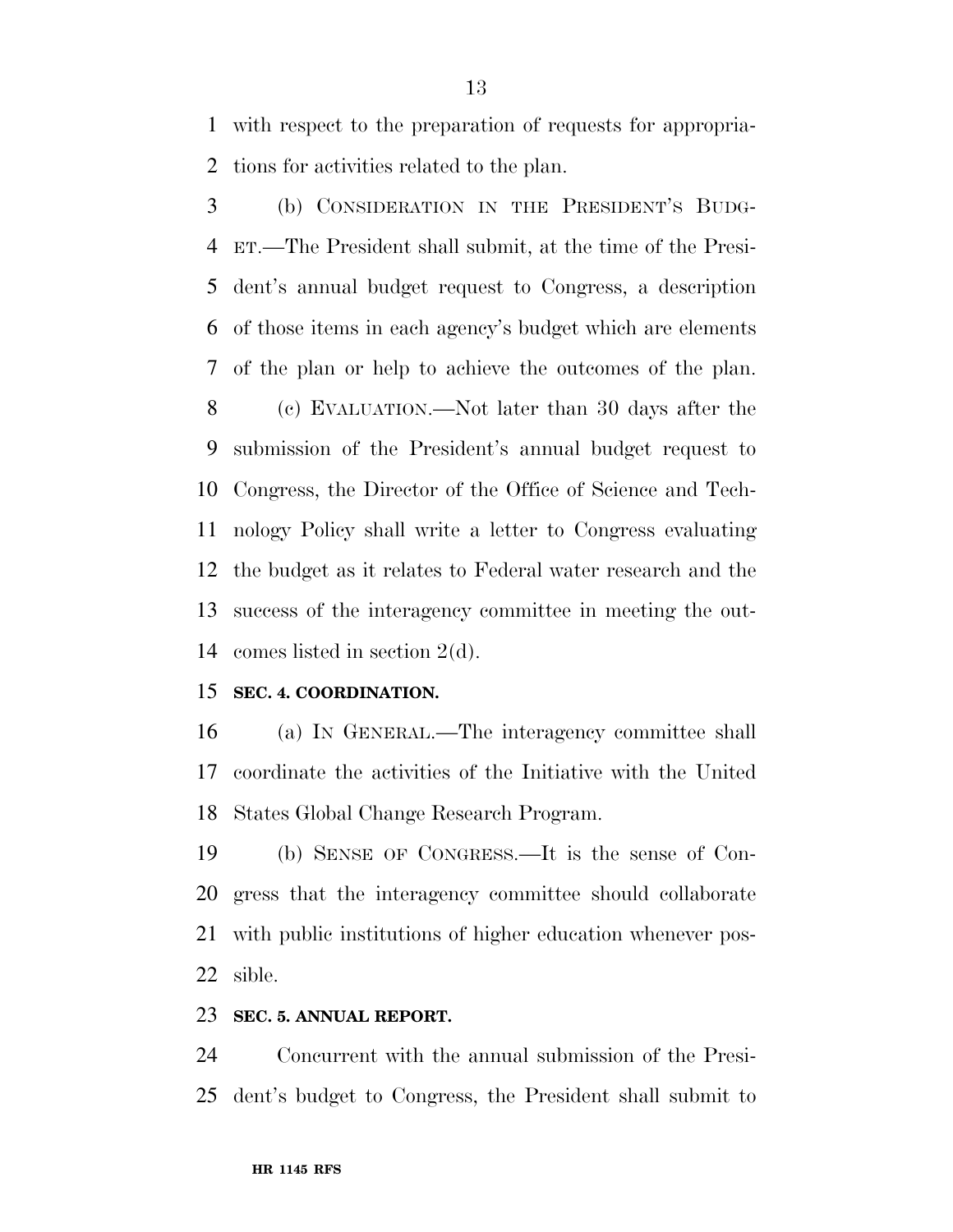Congress a report that describes the activities and results of the Initiative during the previous fiscal year and out- lines the objectives for the next fiscal year. The report shall include detailed information on all programs and ac- tivities involved in the Initiative, including an analysis of progress towards achieving the outcomes listed in section 2(d) and the indicators used to measure such progress. **SEC. 6. NATIONAL WATER PILOT TESTING FACILITY FEASI- BILITY STUDY AND REPORT.**  (a) STUDY.— (1) REQUIREMENT.—The Comptroller General of the United States shall complete a study exam- ining the feasibility and practicality of creating a na- tional water pilot testing facility. (2) CONTENTS.—The study shall— (A) examine Federal programs and facili- ties that currently engage in some form of water technology testing; (B) evaluate the practicality and identify the potential costs of establishing a national

 (C) examine the efforts of Federal agencies to establish testing facilities related to other technologies, including wind and solar, and the

water pilot testing facility; and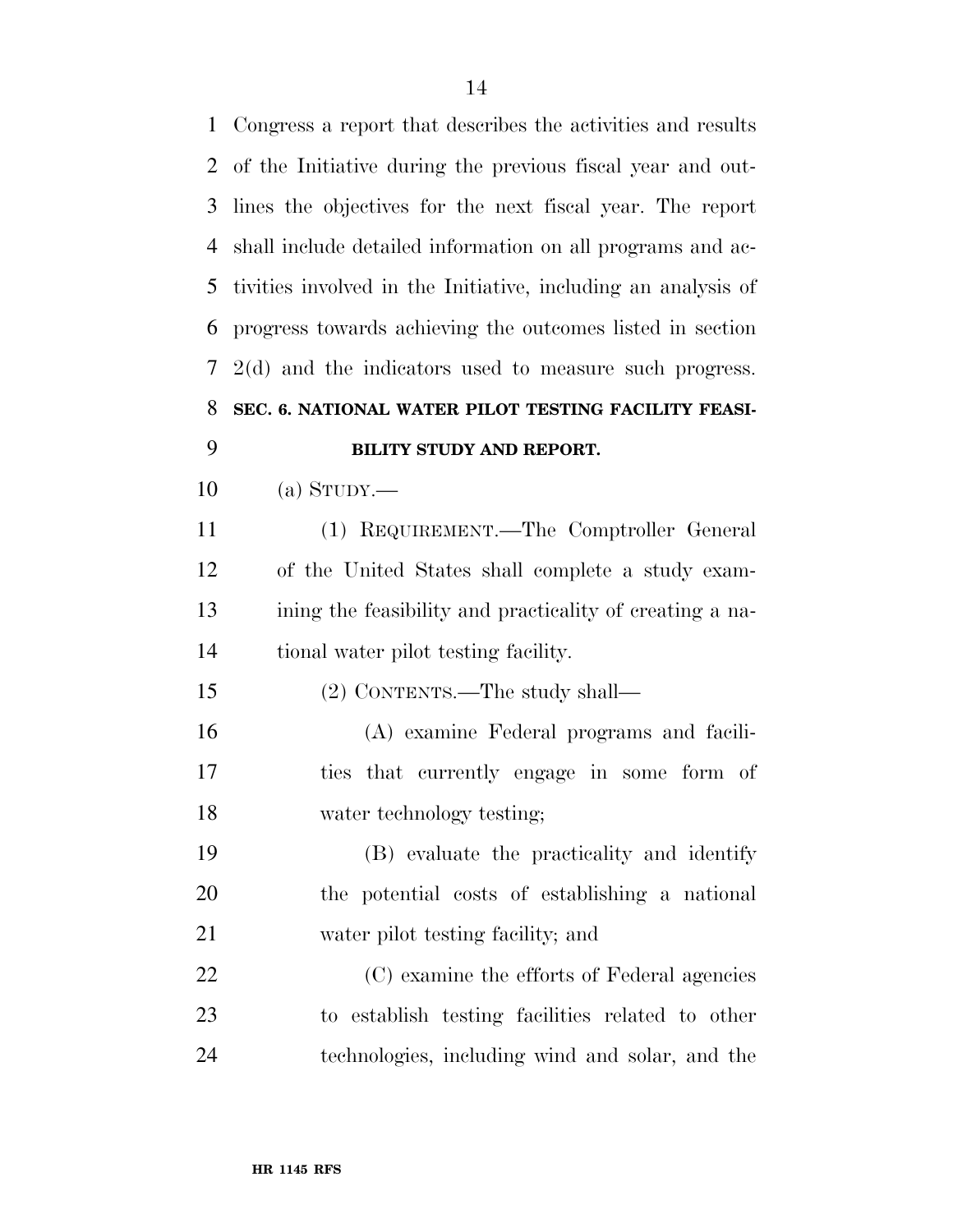lessons learned from implementing these pro-grams.

 (b) REPORT.—Not later than 2 years after the date of enactment of this Act, the Comptroller General shall transmit to Congress a report on the key findings of the study conducted under subsection (a).

### **SEC. 7. DOE WATER TECHNOLOGIES FOR INCREASED EN-ERGY EFFICIENCY ACTIVITIES.**

9 Section  $452(e)(2)$  of the Energy Independence and Security Act of 2007 (Public Law 110–140; 42 U.S.C. 17111) is amended—

 (1) in subparagraph (C), by striking ''and'' after the semicolon;

 (2) by redesignating subparagraphs (D) through (F) as subparagraphs (E) through (G), re-spectively; and

 (3) by inserting after subparagraph (C) the fol-lowing:

 ''(D) research to develop water efficient technologies that increase energy efficiency, in- cluding utilization of impaired water sources in production;''.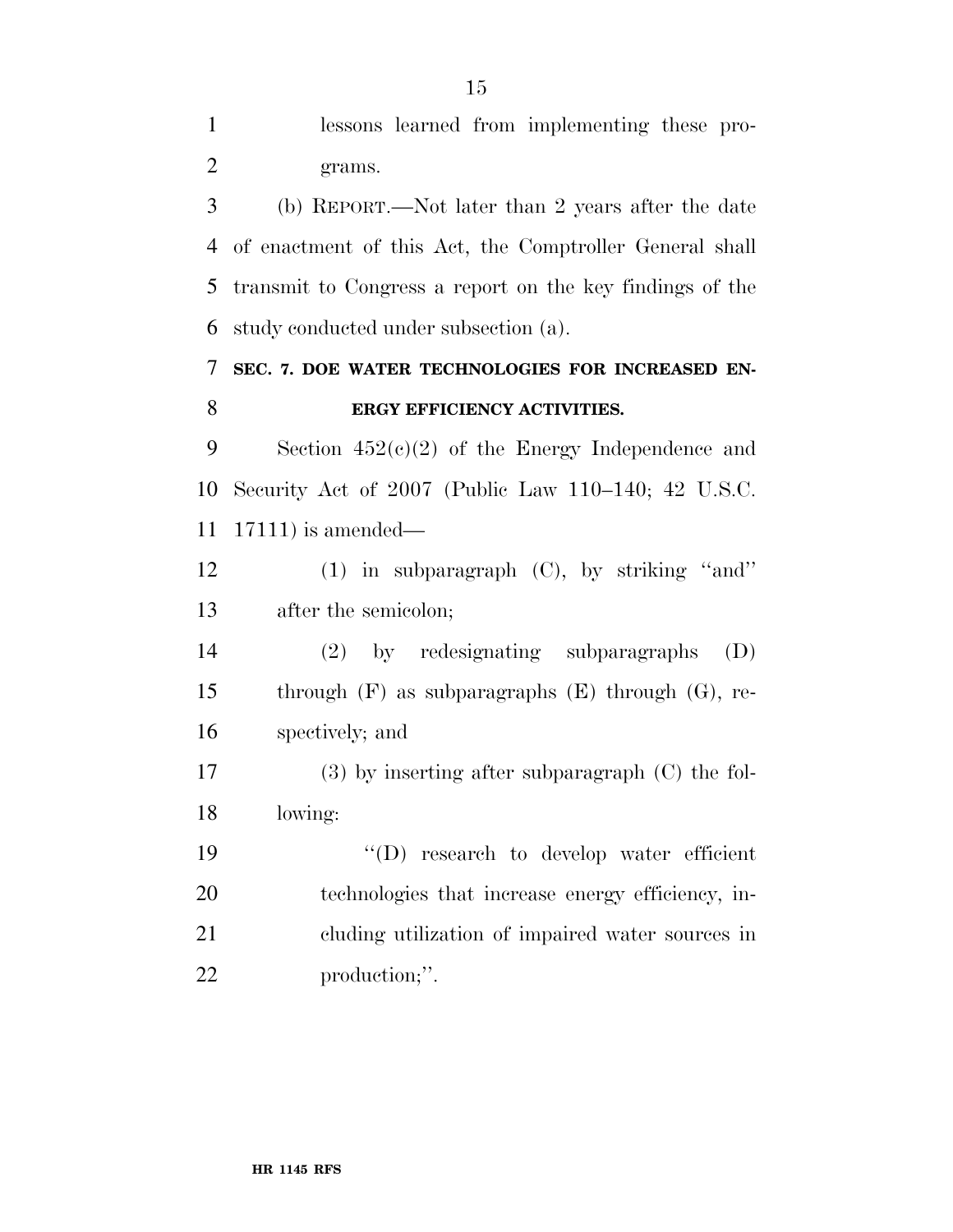### **SEC. 8. WASTEWATER AND STORMWATER REUSE TECH-NOLOGY DEMONSTRATION PROGRAM.**

 (a) IN GENERAL.—In consultation with the inter- agency committee, the Assistant Administrator for Re- search and Development at the Environmental Protection Agency shall establish a wastewater and stormwater reuse and recycling technology demonstration program, con-8 sistent with section  $2(d)(3)$ .

 (b) ACTIVITIES.—Under the program established in subsection (a), the Assistant Administrator shall develop and fund projects to demonstrate, evaluate, and test the techniques and technologies to reuse and recycle stormwater and wastewater at the building, site, neighbor- hood, and watershed scales for urban, industrial, agricul- tural, environmental, and recreational uses as well as to augment potable water supplies.

### **SEC. 9. WATER RESOURCE RESEARCH INSTITUTES.**

 (a) SUPPORT; COORDINATED PLAN.—Section 104(b) of the Water Resources Research Act of 1984 (42 U.S.C. 10303) is amended—

- 21 (1) in paragraph  $(1)$ , by striking ", and" at the end and inserting a semicolon;
- (2) in paragraph (2), by striking the period at the end and inserting a semicolon; and
- (3) by inserting after paragraph (2) the fol-lowing: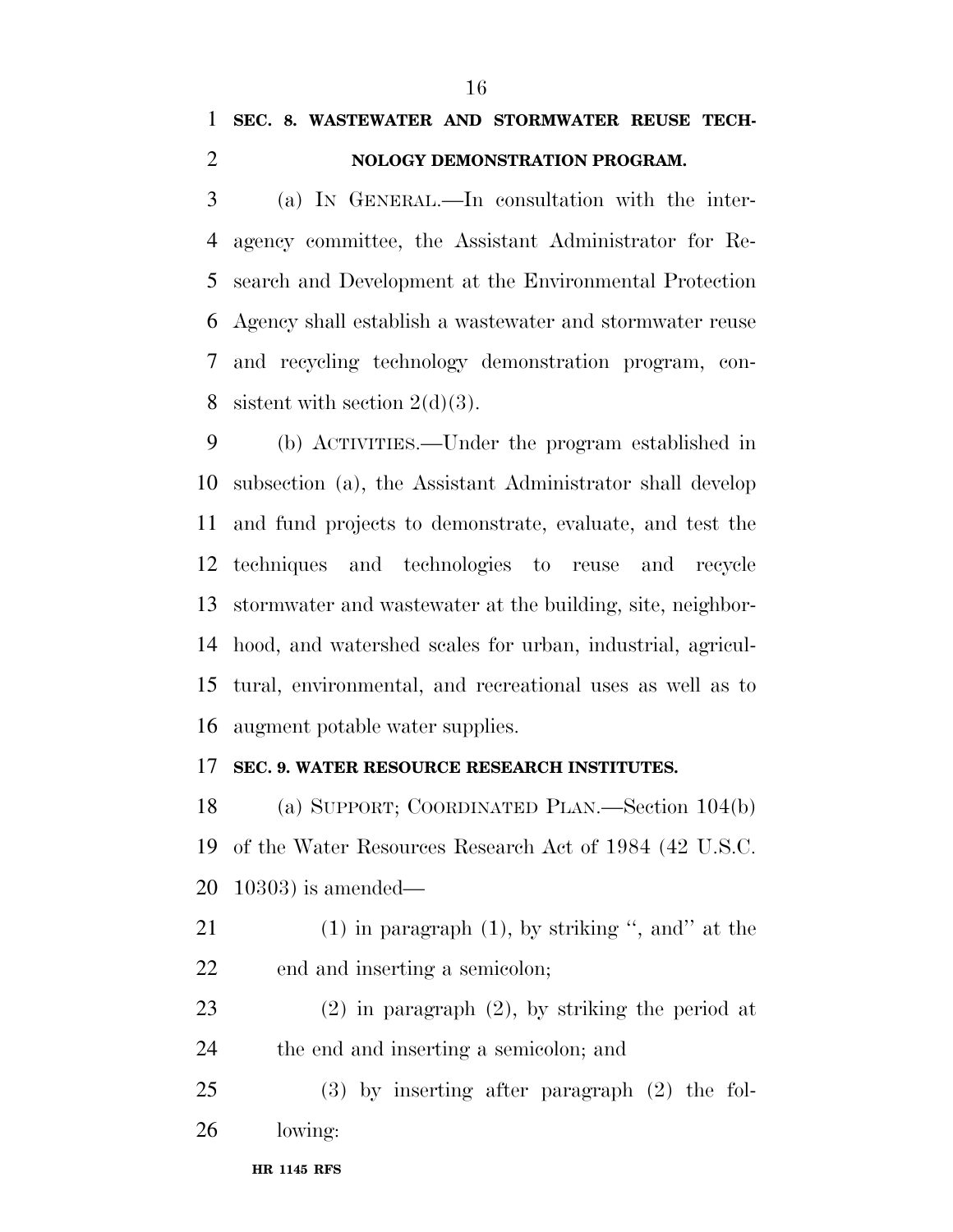| $\mathbf{1}$   | $(3)$ support the goals of the National Water                 |
|----------------|---------------------------------------------------------------|
| $\overline{2}$ | Research and Development Initiative; and                      |
| 3              | $"(4)$ submit to the interagency committee under              |
| $\overline{4}$ | section 2(b) of the National Water Research and               |
| 5              | Development Initiative Act of 2009 a single, coordi-          |
| 6              | nated, annual report that identifies future water re-         |
| $\overline{7}$ | search needs.".                                               |
| 8              | (b) TYPES OF RESEARCH AND DEVELOPMENT.-Sec-                   |
| 9              | tion 108 of such Act $(42 \text{ U.S.C. } 10307)$ is amended— |
| 10             | $(1)$ in paragraph $(9)$ , by striking "and" after            |
| 11             | the semicolon;                                                |
| 12             | $(2)$ in paragraph $(10)$ , by striking the period at         |
| 13             | the end and inserting "; and"; and                            |
| 14             | $(3)$ by adding at the end the following:                     |
| 15             | "(11) Technical research on prevention and re-                |
| 16             | moval of contaminants of emerging concern, includ-            |
| $17\,$         | ing endocrine disrupting compounds, pharma-                   |
| 18             | ceuticals, and personal care products, in water re-           |
| 19             | sources.".                                                    |
| 20             | SEC. 10. PILOT PROGRAM.                                       |
| 21             | The Administrator of the Environmental Protection             |
| 22             | Agency shall establish a national pilot program exploring     |
| 23             | the use of energy audits of water related infrastructure      |
| 24             | to identify energy and water saving opportunities. As part    |
| 25             | of the program, each participating entity shall receive an    |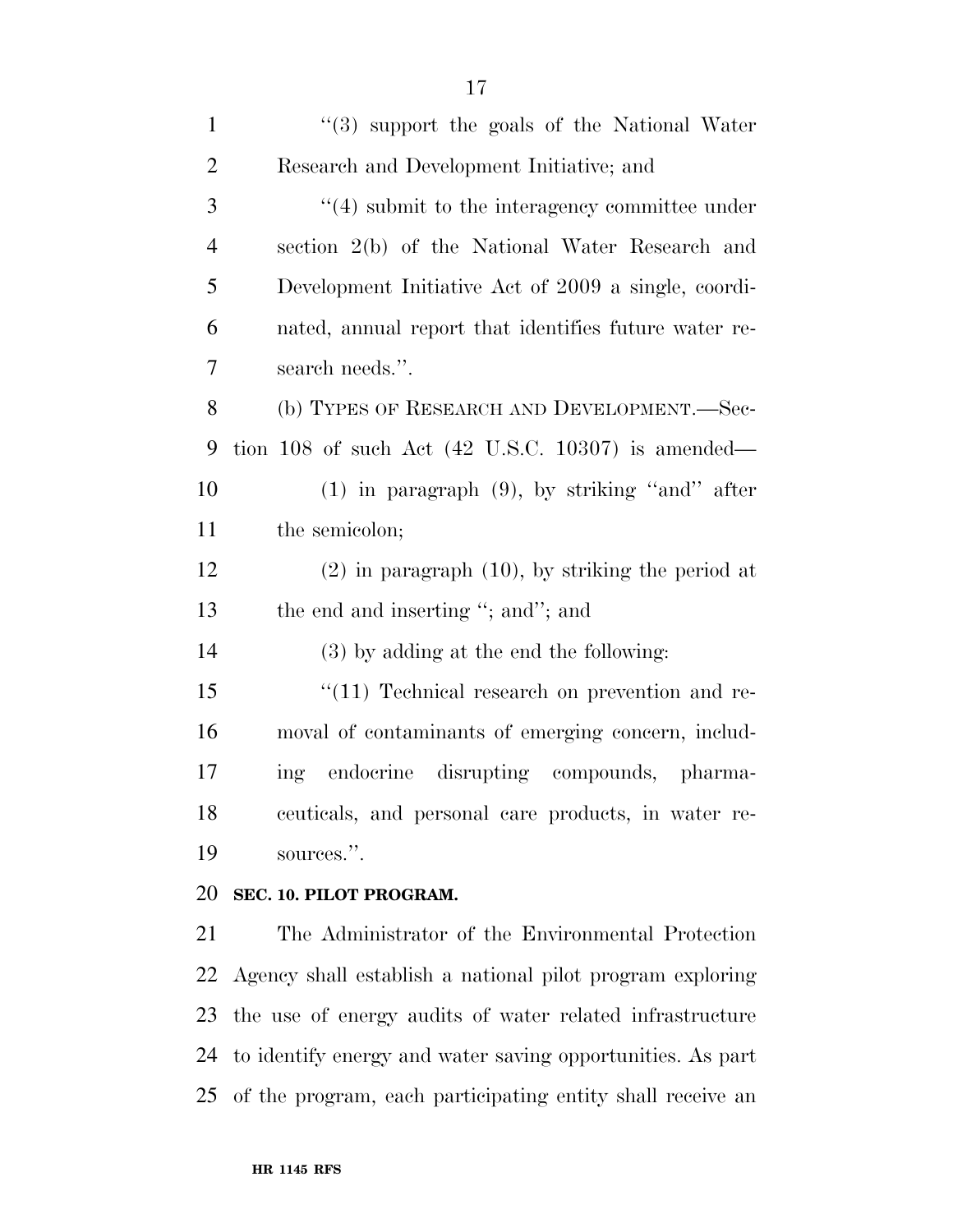Energy Star Benchmarking energy performance score to provide an initial screening of that entity, as well as an ongoing tracking measure to compare their energy per-formance against similar entities nationwide.

### **SEC. 11. AUTHORIZATION OF APPROPRIATIONS.**

 There are authorized to be appropriated to the Na- tional Oceanic and Atmospheric Administration for coordi- nation and outreach activities conducted under this Act 9 through the Office established in section  $2(b)(4)$ —

- (1) \$2,000,000 for fiscal year 2010;
- (2) \$2,000,000 for fiscal year 2011;
- (3) \$2,000,000 for fiscal year 2012;
- (4) \$2,000,000 for fiscal year 2013; and
- (5) \$2,000,000 for fiscal year 2014.

### **SEC. 12. STUDY.**

 Not later than 90 days after the date of enactment of this Act, the Secretary of the Interior shall enter into an arrangement with the National Academy of Sciences for a study on the impact of changes in snow pack, includ- ing snow pack from the Sierra Nevada, on water resources and its relation to water supply, including the Sac-ramento-San Joaquin Delta.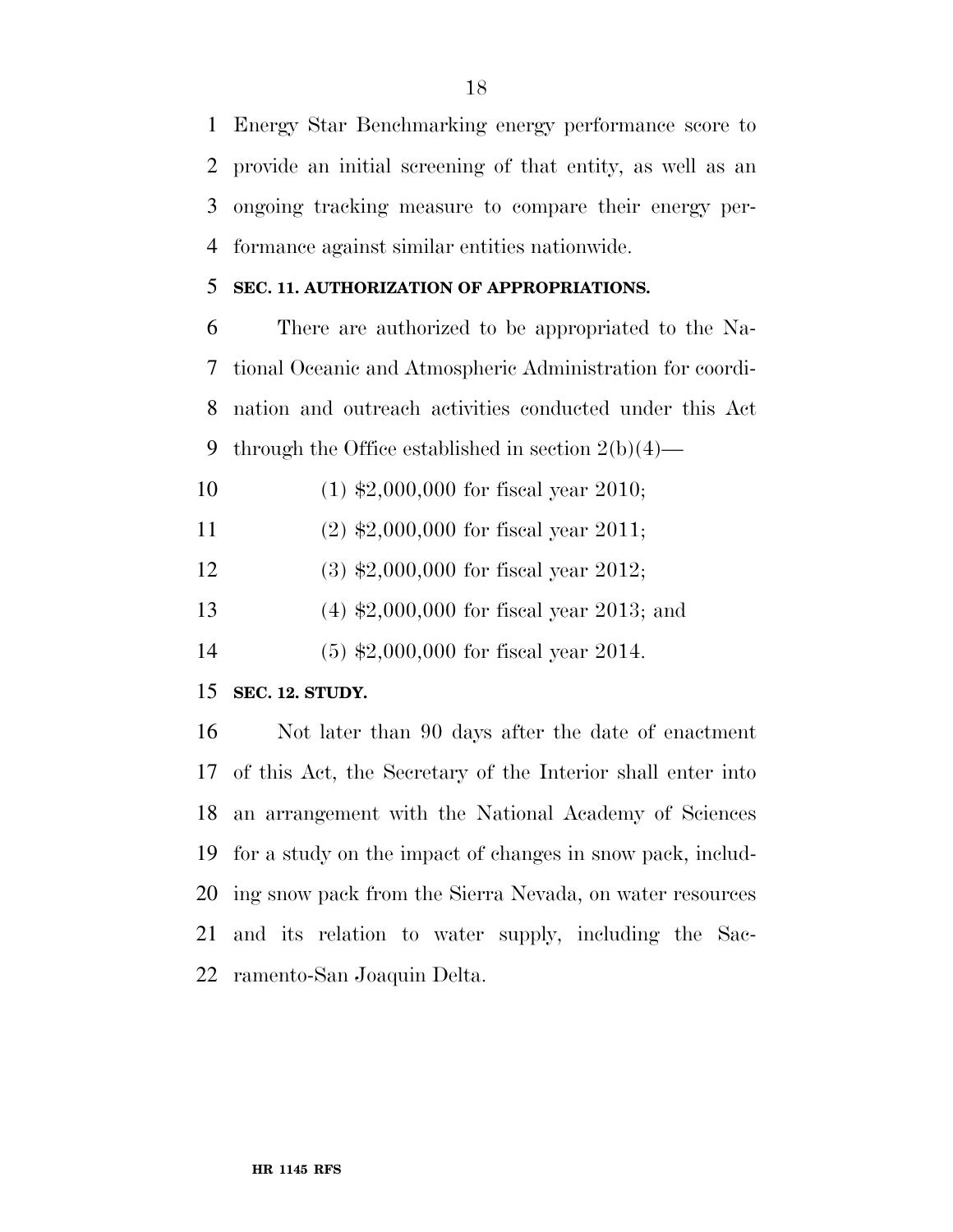#### **SEC. 13. REPORTS TO CONGRESS.**

 (a) REPORT ON BARRIERS.—Not later than 90 days after the date of enactment of this Act, the President shall submit to Congress a report that—

 (1) identifies from each agency on the inter- agency committee established under section 2(b) the statutory or regulatory barriers—

 (A) that prevent the use of technology, technique, data collection method, or model con-sidered under this Act; and

11 (B) that, due to such barrier to using such technology, technique, method, or model, con- tribute to the loss of jobs in rural or agricul- tural economies dependent on the greater avail- ability of water resources in the United States; (2) identifies the long-term consequences on job losses of such barriers that continue to be in effect; and

 (3) recommends steps to remove such barriers. (b) REPORT ON IMPACTS.—Not later than 90 days after the date of enactment of this Act, the President shall submit to Congress a report that—

 (1) identifies the economic impacts of water di- versions for water supply, conservation for fish spe-cies (including the Delta smelt), and water quality